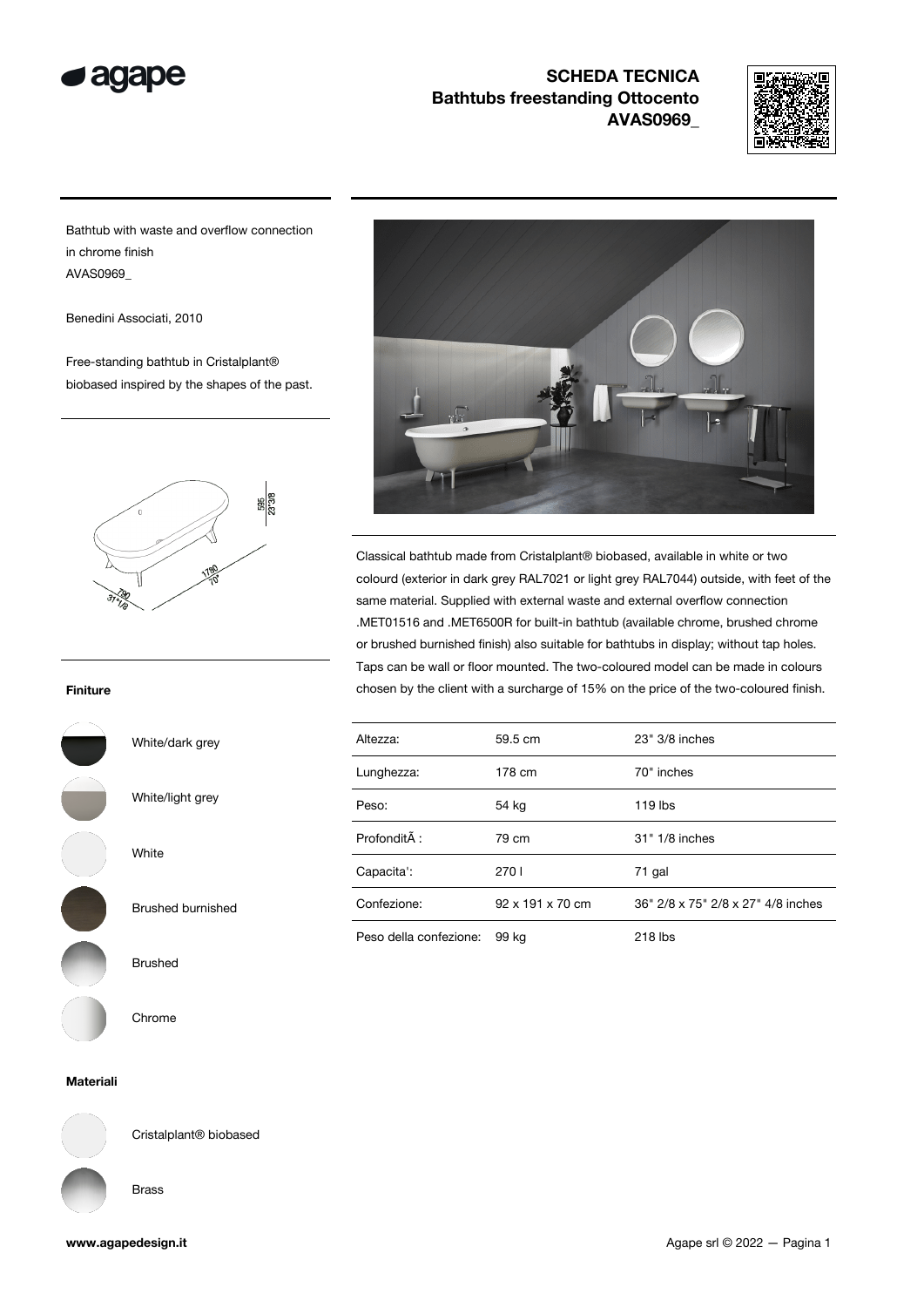



#### **Main dimensions**



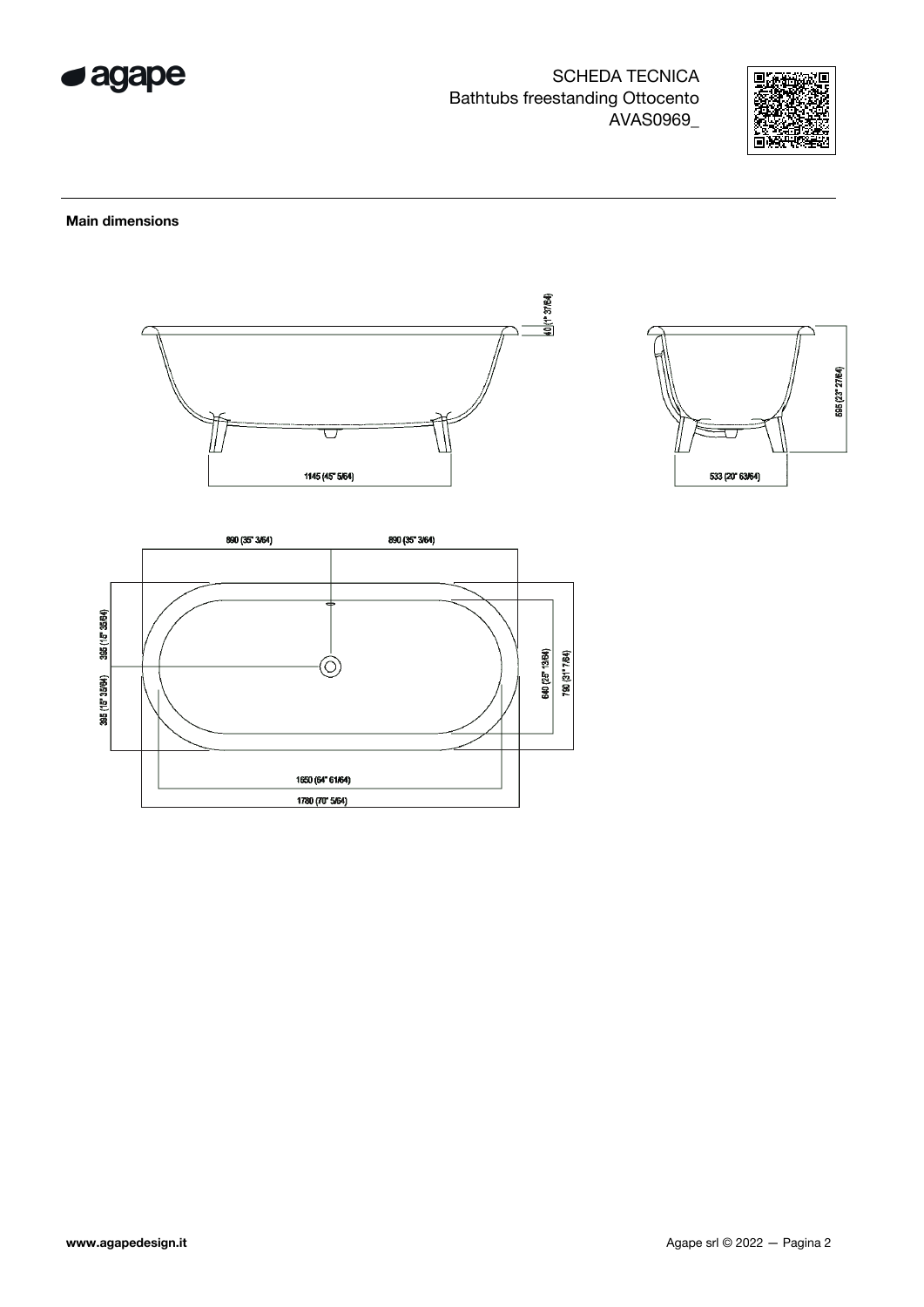



#### Dimensions for wall mounted taps



|            |                                          | A*           | $B^{**}$     |
|------------|------------------------------------------|--------------|--------------|
| FEZ        | (ARUB050000L, ARUB051000L, ARUB150000C,  | 700 (27"1/2) |              |
|            | ARUB151000C, ARUB1089S, ARUB190000C,     |              |              |
|            | ARUB191000C, ARUB1091S)                  |              |              |
|            | MEMORY (ARUB1076S, ARUB1077S, ARUB1040S) | 700 (27"1/2) |              |
|            | SQUARE (ARUB0932N, ARUB0933N, ARUB1118)  |              | 700 (27"1/2) |
| <b>SEN</b> | (ASEN0912V)                              |              | 700 (27"1/2) |

\* inserasse gruppo / axial distance for tap<br>\*\* filo inferiore gruppo / Tap's lower edge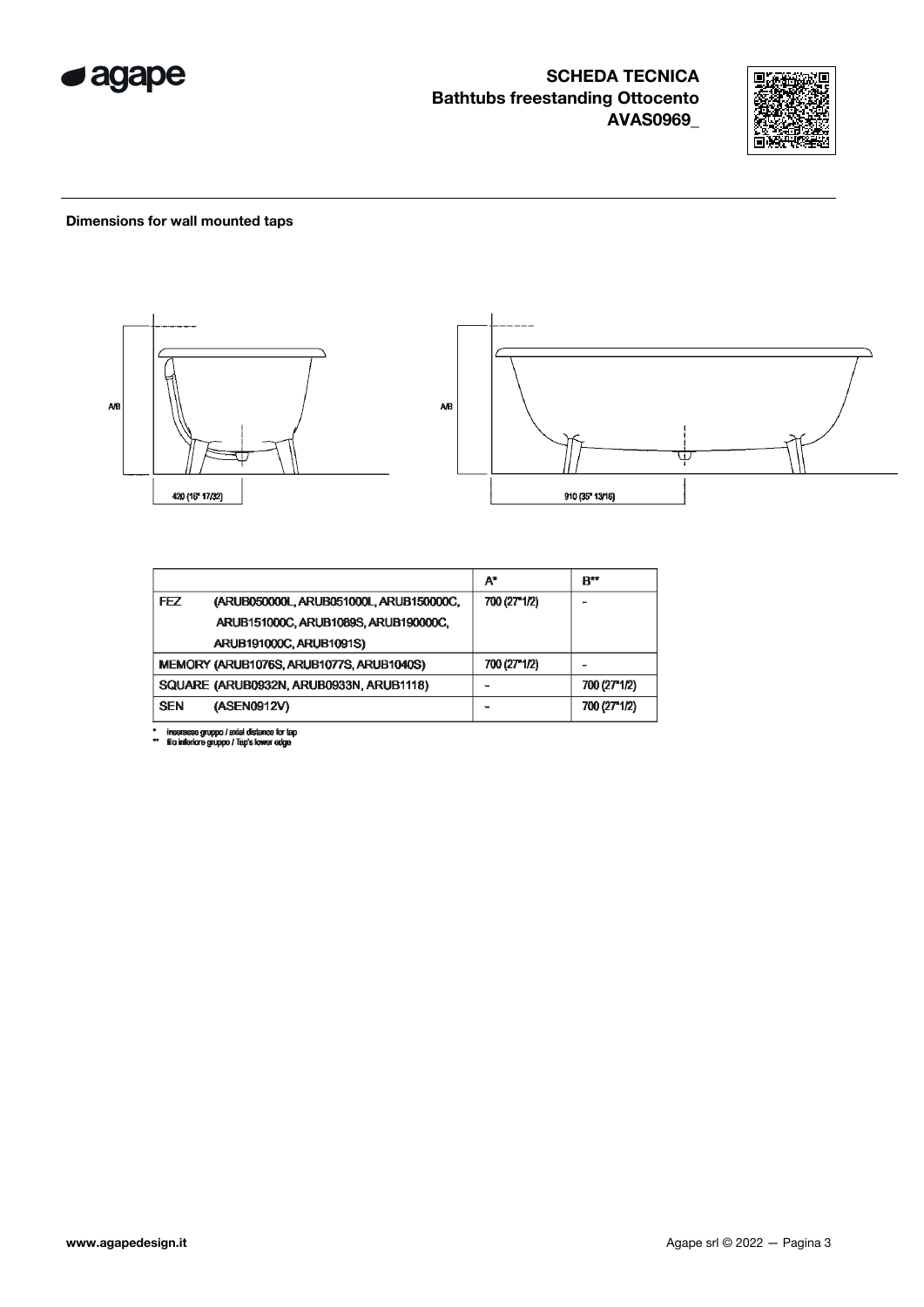



### Dimensions for freestanding spouts



|            |                                       | А          | в             | ΙC                             | D                                |
|------------|---------------------------------------|------------|---------------|--------------------------------|----------------------------------|
| <b>FEZ</b> | (ARUB140, RAUB145, ARUB170N)          | 80(3"1/8)  | 165(6"1/2)    | 575 (22"41/64)   1070 (42"1/8) |                                  |
|            | MEMORY (ARUB1078, ARUB1072, ARUB1033) | 80 (3"1/8) | 165 (6"1/2    | 575 (22"41/64)   1070 (42"1/8) |                                  |
|            | SQUARE (ARUB0961L, ARUB0934L,         | 80 (3"1/8) | 165 (6"1/2)   | 575 (22"41/64)   1070 (42"1/8) |                                  |
|            | ARUB0935NL, ARUB0936NL,               |            |               |                                |                                  |
|            | <b>ARUB0952L, ARUB1024N,</b>          |            |               |                                |                                  |
|            | <b>ARUB1112, ARUB1115)</b>            |            |               |                                |                                  |
| <b>SEN</b> | (ASEN0911)                            | 80 (3"1/8) | 125 (4"59/64) |                                | 520 (20"15/32)   1015 (39"15/16) |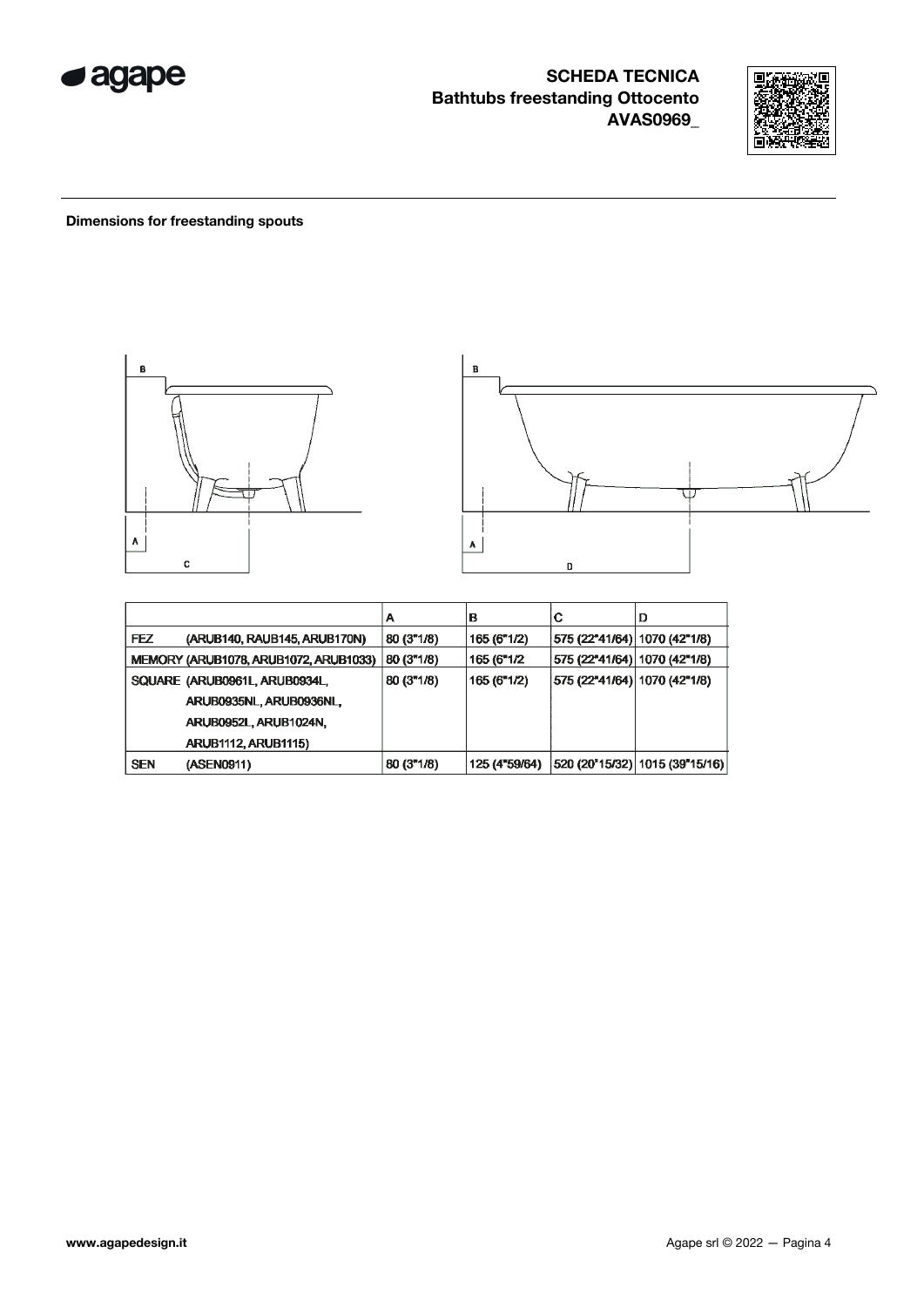



Dimensions for tap support

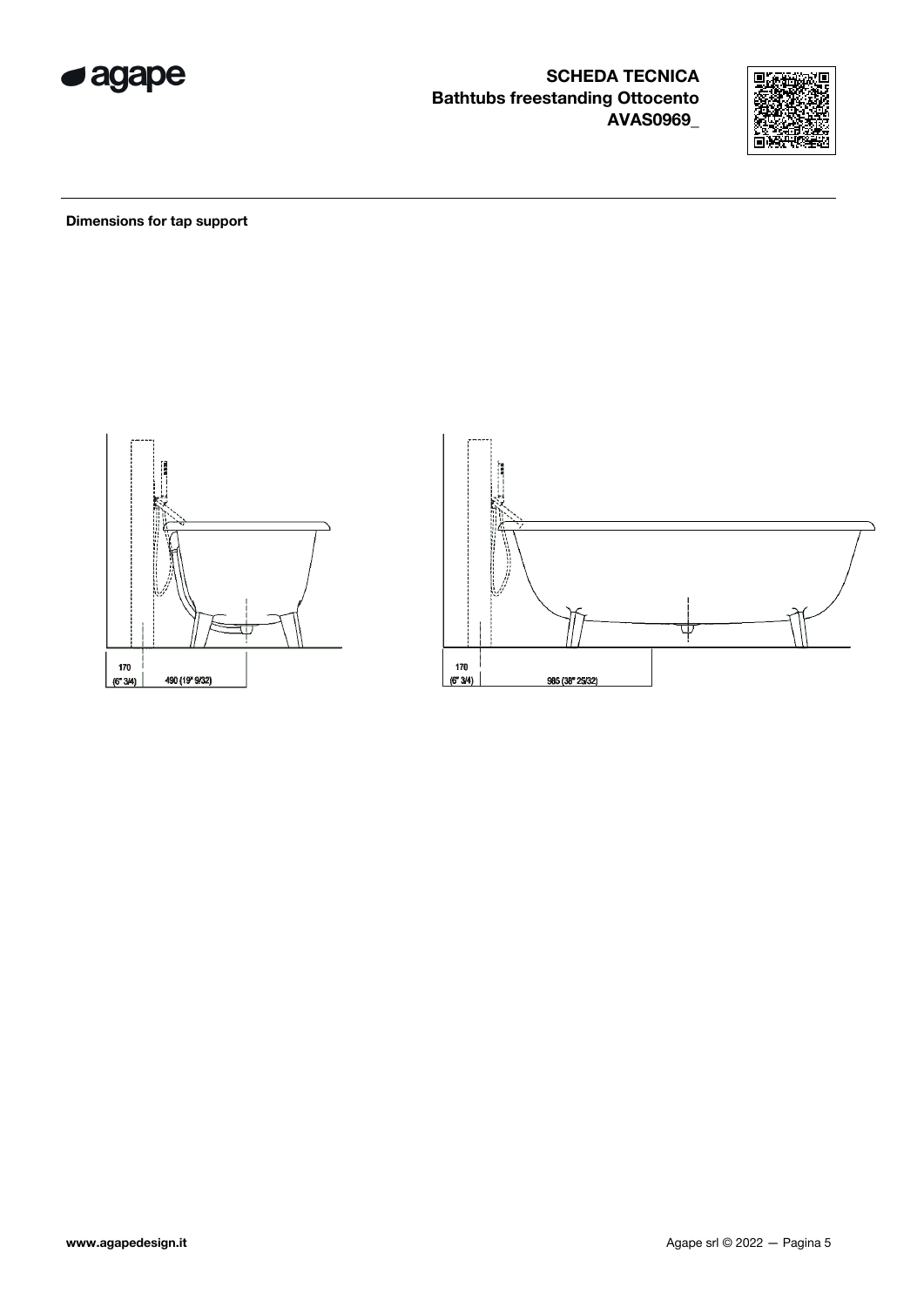



**Note** 



La vasca deve essere installata su un pavimento perfettamente piano. The bathtub must be positioned on a flat floor surface.

Evitare di realizzare impianti di riscaldamento nell'area sottostante la vasca. Avoid the installation of floor heating plants in the area under the bathtub.